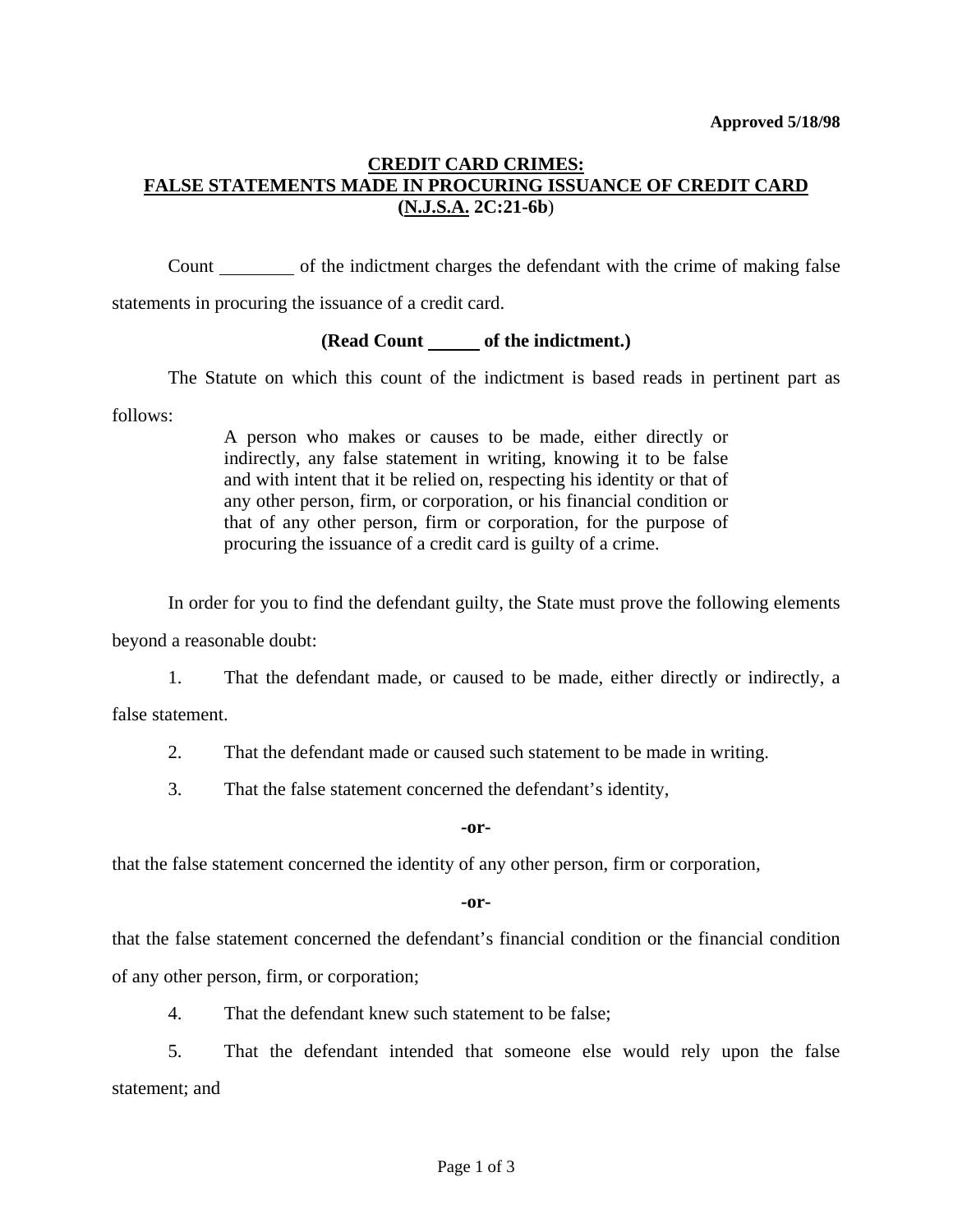6. That the defendant's purpose was to procure the issuance of a credit card by means of such false statement.

 The first element that the State must prove beyond a reasonable doubt is that the defendant made, or caused to be made, either directly or indirectly, a false statement.

 The second element that the State must prove beyond a reasonable doubt is that the defendant made or caused such statement to be made in writing.

 The third element that the State must prove beyond a reasonable doubt is that the false statement concerned the defendant's identity,

## **-or-**

that the false statement concerned the identity of any other person, firm or corporation

## **-or-**

that the false statement concerned the defendant's financial condition or the financial condition of any other person, firm or corporation.

 The fourth element that the State must prove beyond a reasonable doubt is that the defendant knew such statement to be false.

 A person acts "knowingly" with respect to a result of his/her conduct if he/she is aware that it is practically certain that his/her conduct will cause such a result. A person acts knowingly with respect to the nature of his/her conduct is he/she is aware that his/her conduct is of that nature. "Knowing," "with knowledge" or equivalent terms have the same meaning.

 Knowledge is a condition of the mind which cannot be seen and can only be determined by inferences from conduct, words or acts. It is not necessary for the State to produce a witness or witnesses who could testify that the defendant acted knowingly.

 The fifth element that the State must prove beyond a reasonable doubt is that the defendant intended that someone else would rely upon the false statement believing that the